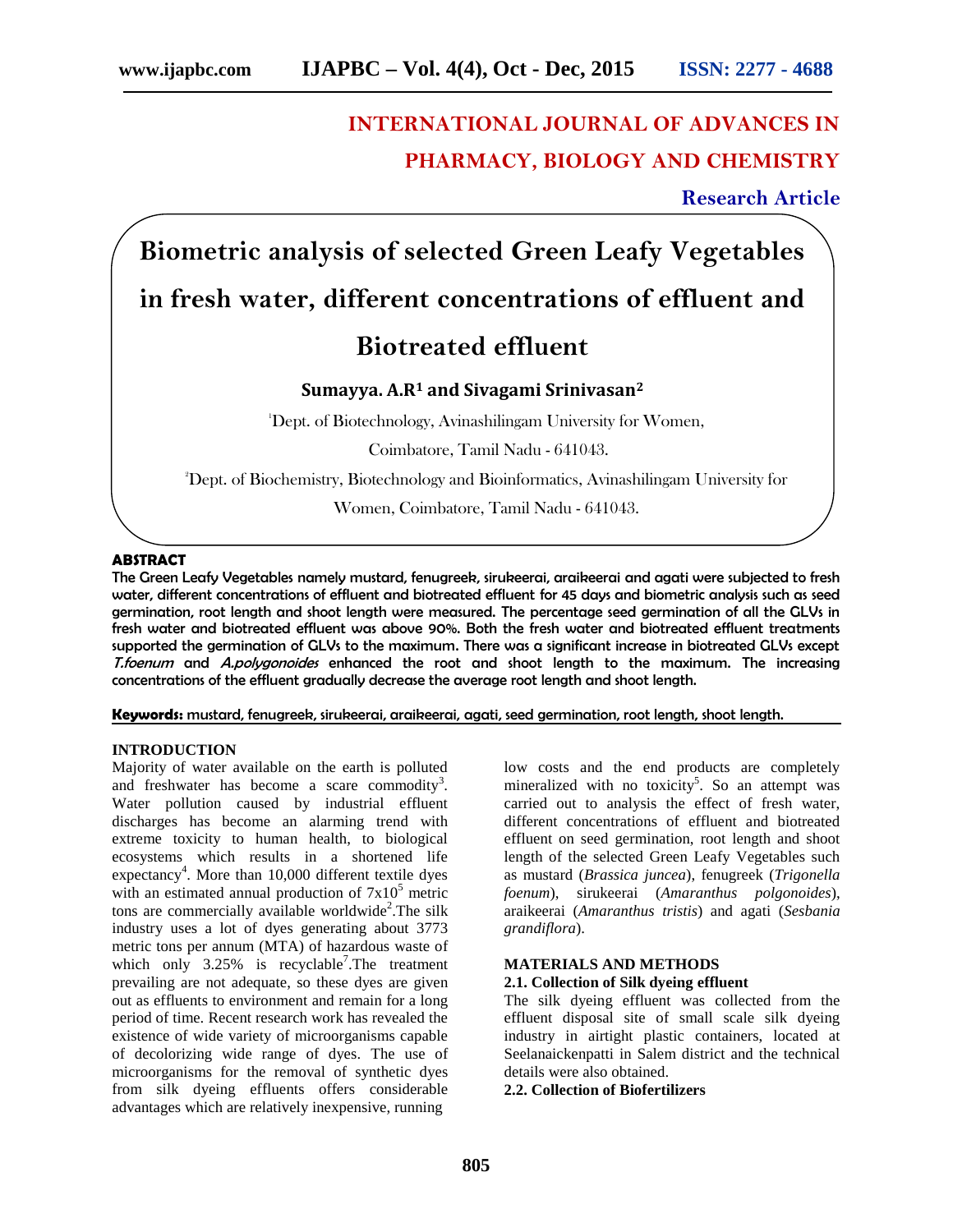The biofertilizer *Pseudomonas fluorescens* was collected from the Tamil Nadu Agricultural University, Coimbatore.

## **2.3. Soil preparation**

The red soil and the sand were mixed at the ratio of 3:1. Each pot was filled with7 Kg of soil. In Phase I and Phase III, five GLVs were grown with four replicates. In phase II, 3 pots for each of the 4 different concentrations (25%, 50%, 75% and 100%) were used. The biofertilizer, *Pseudomonas fluorescens* was mixed at the rate of 5 Tonnes ha<sup>-1</sup> with 75% of crude effluent and used in Phase III (Note: As the *T.foenum* plant did not grow in the highest concentrations (100%), the GLVs grown in 75% effluent were taken for the analyses). The bacterial concentration of the biofertilizer was  $10^8$  $CFU$  ml<sup>-1</sup>.

## **2.4. Collection of Seeds**

Seeds of Mustard (*Brassica juncea*), Fenugreek (*Trigonella foenum*), Sirukeerai (*Amaranthus polygonoides*), Araikeerai (*Amaranthus tristis)*, and Agati

(*Sesbania grandiflora*) were collected from Superseeds Nursery, Coimbatore.

## **2.5.Layout treatments**

The experiments were laid out with three replications for each of the five treatments in completely randomized block design.

GLVs grown in fresh water with normal conditions, different concentrations (25%, 50%, 75% and 100%) of the silk dyeing effluent, silk dyeing effluent treated with the biofertilizer (crude silk dyeing effluent treated with 12x10<sup>7</sup> cells of *Pseudomonas fluorescens*/ ml.).

## **2.6. Seed sowing and maintenance of plants**

About 20 seeds were sown in each pot and were allowed to germinate. Neem cake was mixed with water and poured around the pots as pest control. Fresh water, silk dyeing effluent of different concentration (25%, 50%, 75%, and 100%) and the silk dyeing effluent treated with *Pseudomonas fluorescens* have been used in Phase I, Phase II and Phase III respectively. After germination, 100% moisture condition was maintained throughout the study.

## **2.7. Harvest methodology**

The plants were uprooted on the  $45<sup>th</sup>$  day without any damage. The adhering soil particles were removed by washing gently with water and the water droplets were removed by blotting with the filter paper. Then these plants were subjected to analysis like biometric parameters as follows.

#### **2.8. Biometric observations 2.8.1. Germination percentage**

The seeds that germinated from 20 sown seeds were counted and the percentage germination was calculated.

#### **2.8.2. Root length**

The Root length was measured from the crown region of the plant to the tip of the root and expressed as cm per plant.

## **2.8.3. Shoot length**

The Shoot length was measured from the point of first cotledonary node to the tip of the longest leaves and expressed as shoot length in cm per plant. **Results and Discussion**

## **3.3.1 Effect of fresh water, different concentrations of effluent and biotreated effluent on seed germination of the selected GLVs**

The percentage seed germination of the selected GLVs treated with fresh water, different concentrations of the effluent and biotreated effluent was presented in Figure 1.

The percentage seed germination of all the GLVs treated with different concentrations of silk dyeing effluent was found to be very low when compared to their germination in fresh water and biotreated effluent. Also the percentage of seed germination declined with the increasing concentrations of the effluent. Whereas the percentage seed germination of all the GLVs in fresh water and biotreated effluent was nearing or above 90%. So it is clear that both the treatments (fresh water and biotreated effluent supported the germination of GLVs to the maximum.

## **3.3.2. The root length and shoot length of the selected GLVs in fresh water, different concentrations of the effluent and biotreated effluent**

The root length of the GLVs grown in fresh water, 25% - 100% effluent and biotreated effluent was illustrated in Figure 2.

Figure 3 explains the difference in shoot length of the GLVs subjected to various treatments.

As indicated above in figure 3, the root length of all the plants was affected significantly by the treatment with crude silk dyeing effluent. The maximum reduction in the root length of the selected GLVs was noticed in 100% effluent.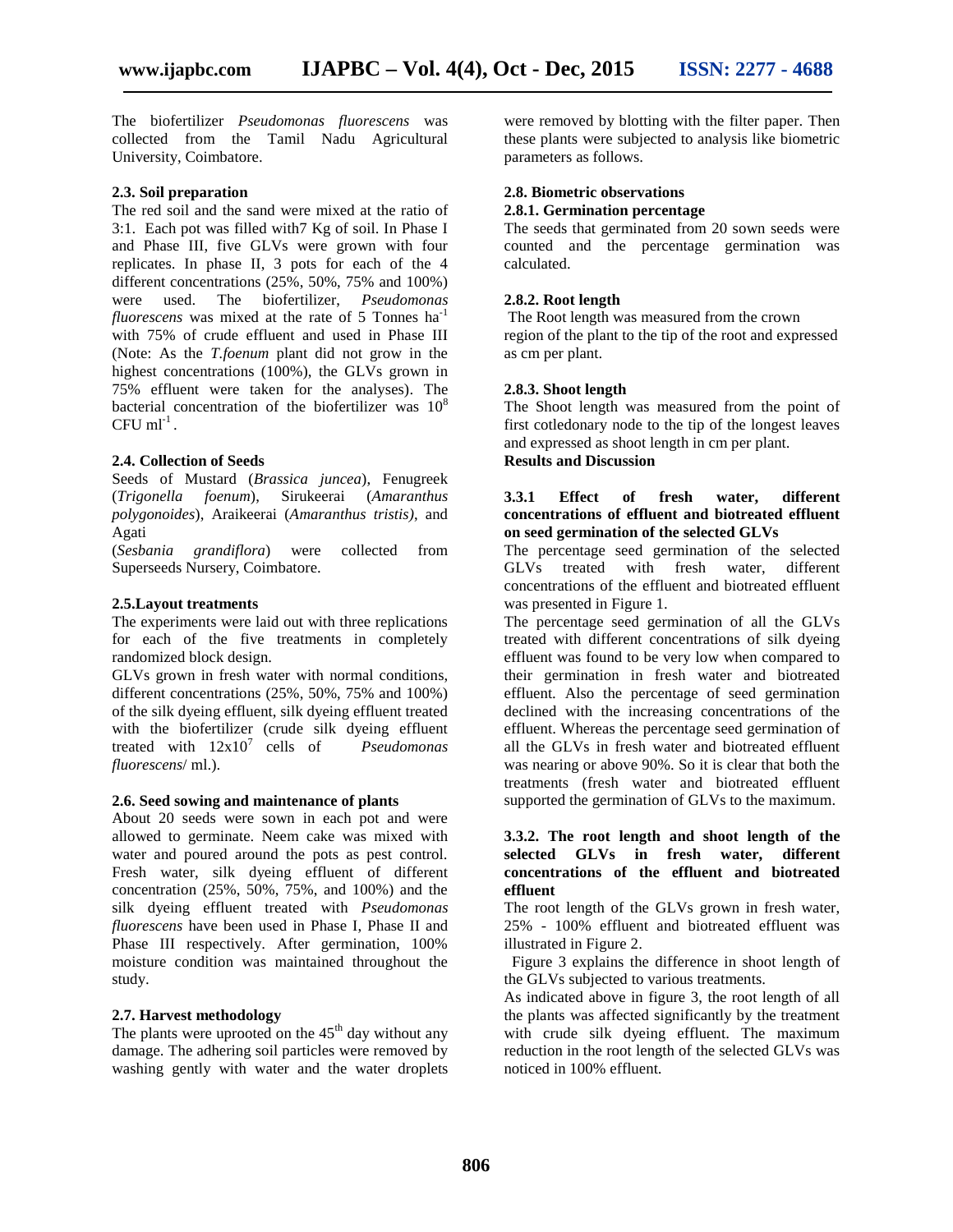

**Figure 1 Seed germination of the selected GLVs**



**Figure 2**

**Root Length of the selected Green Leafy Vegetables in different treatments**



**Figure 3 Shoot length of the selected GLVs as influenced by various treatments**